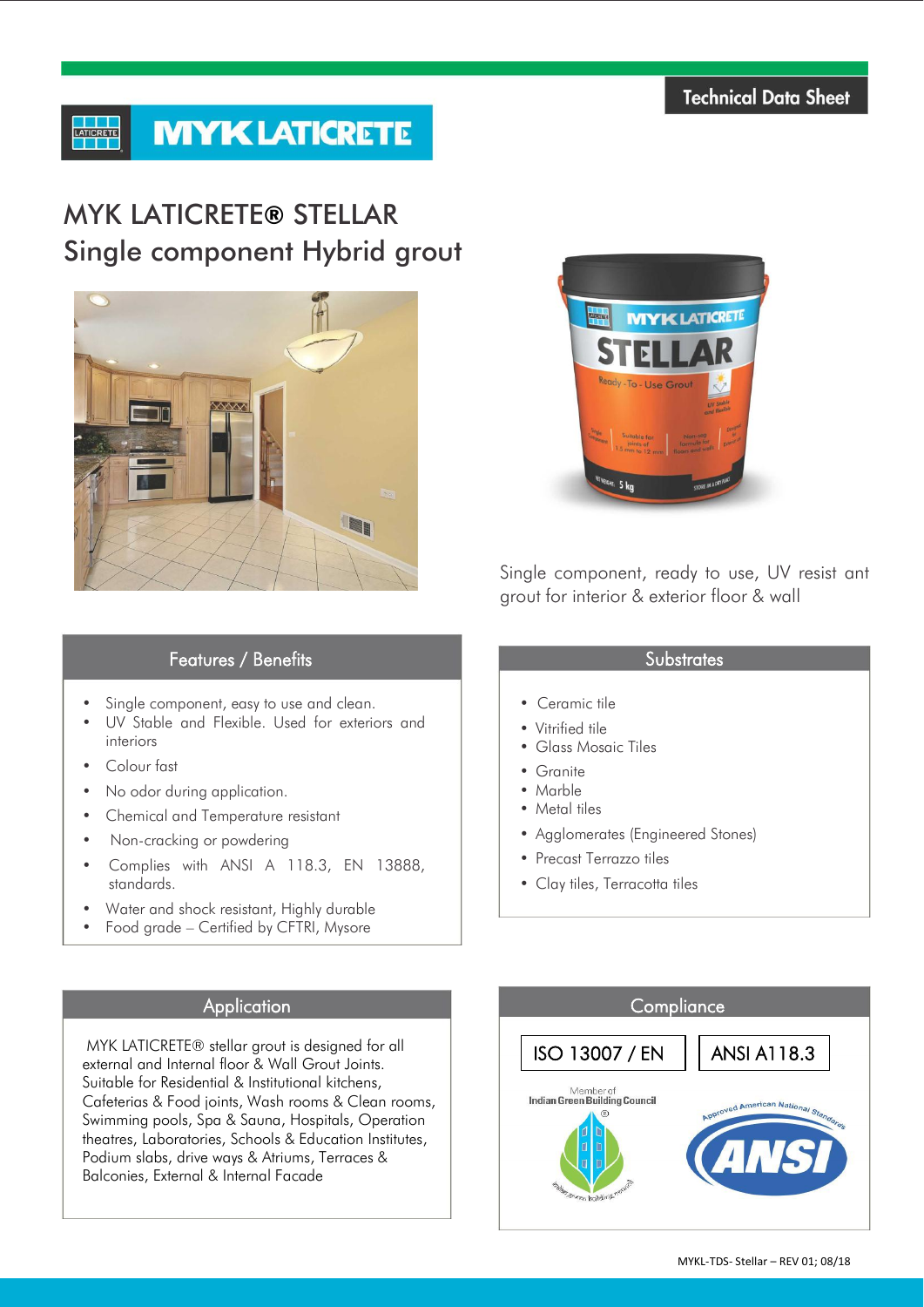### TECHNICAL DATA

Applicable Standards: ANSI A118.3; ISO 13007 / EN 12808

| <b>ANSI Data</b>                                                                |                                                       |                                      |  |  |
|---------------------------------------------------------------------------------|-------------------------------------------------------|--------------------------------------|--|--|
| Property / Test<br>Method                                                       | Requirement                                           | Typical Values                       |  |  |
| Water cleanability:<br>ANSI A118.3:<br>Clause 5.1                               | >80 Minutes                                           | 90-120 Minutes                       |  |  |
| Initial Setting Time:<br>ANSI A118.3:<br>Clause 5.2                             |                                                       | $>$ 120 Minutes 200 - 260 Minutes    |  |  |
| Service Setting<br>Time: ANSI<br>A118.3: Clause<br>5.2                          | $\leq 7$ Days                                         | 48 Hours – 72<br>Hours               |  |  |
| Shrinkage after 7<br>days: ANSI<br>A118.3: Clause<br>5.3                        | < 0.25%                                               | < 0.10%                              |  |  |
| Sag in Vertical<br>Joints: ANSI<br>A118.3: Clause<br>5.4                        | No change in<br>shape of joint                        | Pass. No change in<br>shape of joint |  |  |
| $\overline{\mathsf{Chemical}}$<br>resistance ANSI<br>(ASTM<br>118.3<br>$C$ 267) | No change<br>after exposure<br>to stated<br>chemicals | Pass                                 |  |  |

# The grout mortar conforms to ANSI A 118.3

| <b>ISO / EN Data</b>                                                                    |                         |                       |  |
|-----------------------------------------------------------------------------------------|-------------------------|-----------------------|--|
| Property / Test<br>Method                                                               | Requirement             | <b>Typical Values</b> |  |
| Abrasion resistance<br><b>MYK</b> Laticrete<br>internal test<br>method GTM 58           | $\leq 0.01$<br>gm/cycle | 0.00093 gm/cycle      |  |
| Compressive<br>Strength EN<br>12808-3<br>(Modified test<br>method)                      | >10<br>MP <sub>0</sub>  | $12$ to $14$ MPa      |  |
| Compressive<br>Strength after<br>freeze thaw EN<br>12808-3<br>(Modified test<br>method) | $>10$ MP $\alpha$       | 12 to 14 MPa          |  |
| Transverse<br>deformation ISO<br>13007 EN 12002                                         | $>5$ mm                 | >5mm                  |  |
| Water absorption                                                                        | $\leq 5\%$              | 3% to 5%              |  |

| 5(modified) |  |  |  |  |  |
|-------------|--|--|--|--|--|
| FN 12808-   |  |  |  |  |  |

#### The grout mortar conforms to ISO 13007 / EN 12808.

### Packaging:

MYK Laticrete Stellar Grout is a factory proportioned kit with coloured grout, specialty cleaner and accessories like gloves, scrubber and sponge.

| Unit                     | Net weight |
|--------------------------|------------|
| $1/5$ <sup>th</sup> unit | 1.0 kg     |
| 1 full unit              | $5.0$ kg   |

# Colour:

Choose from range of colours. Please refer the grout colour chart for choosing the colour required.

# Coverage:

Please refer the coverage chart as it depends on the tile size, joint width and depth.

# Working Properties at 70° F (21° C)

| Working properties: |          |
|---------------------|----------|
| Pot life            | 4 Hours  |
| Foot traffic        | 24 hours |
| Heavy traffic       | 14 Days. |

#### Stain resistance test results

| Wine     |                |
|----------|----------------|
| turmeric | 3              |
| lnk      | $\overline{2}$ |
| coffee   |                |
| Ketchup  |                |
| coke     |                |
| grease   |                |
| oil      |                |

#### Chemical resistance test results

| Con. HCl            |  |
|---------------------|--|
| Con. H2SO4          |  |
| 2- Butoxy ethanol   |  |
| Toluene             |  |
| Sodium hypochlorite |  |
| Oxalic acid         |  |
| Vinegar             |  |
| Ethyl acetate       |  |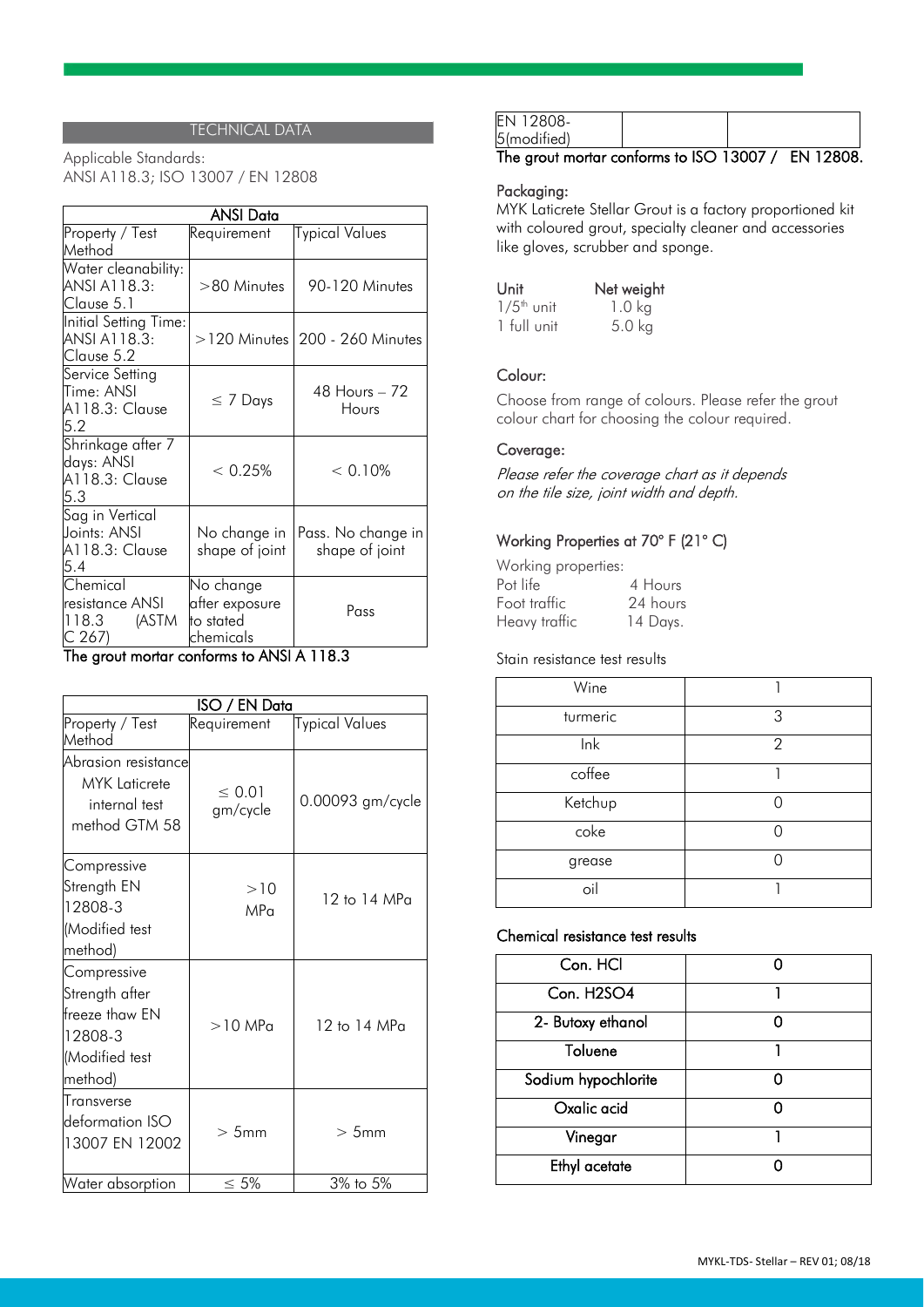#### 0- No stain visible/ no effect

#### 5- Dense stain visible/ high effect

Note: Specifications are subject to change without notification. Results shown are typical but reflects test procedures used. Actual field performance will depend on installation methods and site conditions.

#### INSTALLATION

#### Important site Checks: Notes to the specifiers:

- It is recommended to check the colour of the grout, if it is meeting the desired colour of the client
- It is recommended to do a small area with actual tile/stone at site and check for any colour ingress into the tile/stone. Many tiles / stones have high absorption which may lead to discoloration / colour marks.
- Plan to provide proper movement joints, peripheral joints as per EJ 171 to accommodate movements in tile/stone and use flexible grout / sealant to fill these movement joints.

#### Surface Preparation •

- Before starting to grout, remove debris in grout joints and lightly sponge (wet) the tile surface to remove dust and dirt.
- Do not clean tiles with acid cleaners. Substrate temperature must between 60°F (16°C) and 90°F (32°C).In case the tiles are cleaned with acid, make sure to wash the area with potable water which removes the acid remains from the tile joints.

#### Mixing

Open the pail of MYK Laticrete Stellar Grout and agitate with a spatula, margin trowel or drill machine fitted with paddle arrangement. Mix for 3 to 5 minutes till the time the grout material becomes creamy and workable. DO NOT MIX WATER, SOLVENTS, LATEX or any other liquids for workability.

#### **Application**

Use standard grouting techniques to work with MYK Laticrete Stellar Grout into tile joints. MYK Laticrete Stellar Grout can also be applied with a caulking gun. Be sure all grout joints are packed full. Remove as much excess material as possible with grout float before initial cleaning.

#### Note:

l

1. Do not leave excess grout on the face of tiles.

2. In case there is some unused grout material in the grout pail, make sure the lid is closed tightly so as to reuse the grout when application work starts in future course of time (within shelf life of product)

#### Removal &Cleaning:

Remove excess grout from the face of the tiles with the edge of the grout float. Hold the float at a 90° angle and pull it diagonally across the joints and tile to avoid pulling out the grout material from the joints.

Initial & Final Cleaning: When Stellar Grout is used for tiles or stones, highly absorbent tiles or stones or working in high temperatures, it is recommended to do the initial cleaning when the grout is dry to touch (4 hours).

#### Grout haze removal from the tile/ stone:

After a minimum period of 4 hours of application of the grout, use Laticrete Special Stellar grout haze removing cleaner, to clean the grouted area. DO NOT USE WATER TO CLEAN THE GROUT AREA. ONLY DILUTED CLEANER SHOULD BE USED TO CLEAN THE HAZE FROM TILES / STONES. Prepare the cleaner by diluting it with water adding 6 times of water by volume.

Apply diluted haze remover (Use the cleaner after 1:6 dilution- Cleaner: water) on the surface, wait for 2 to 5 minutes allowing to soak the area completely. Use the scrubber given with the grout kit and run the scrubber in circular motion to remove the grout material, with low